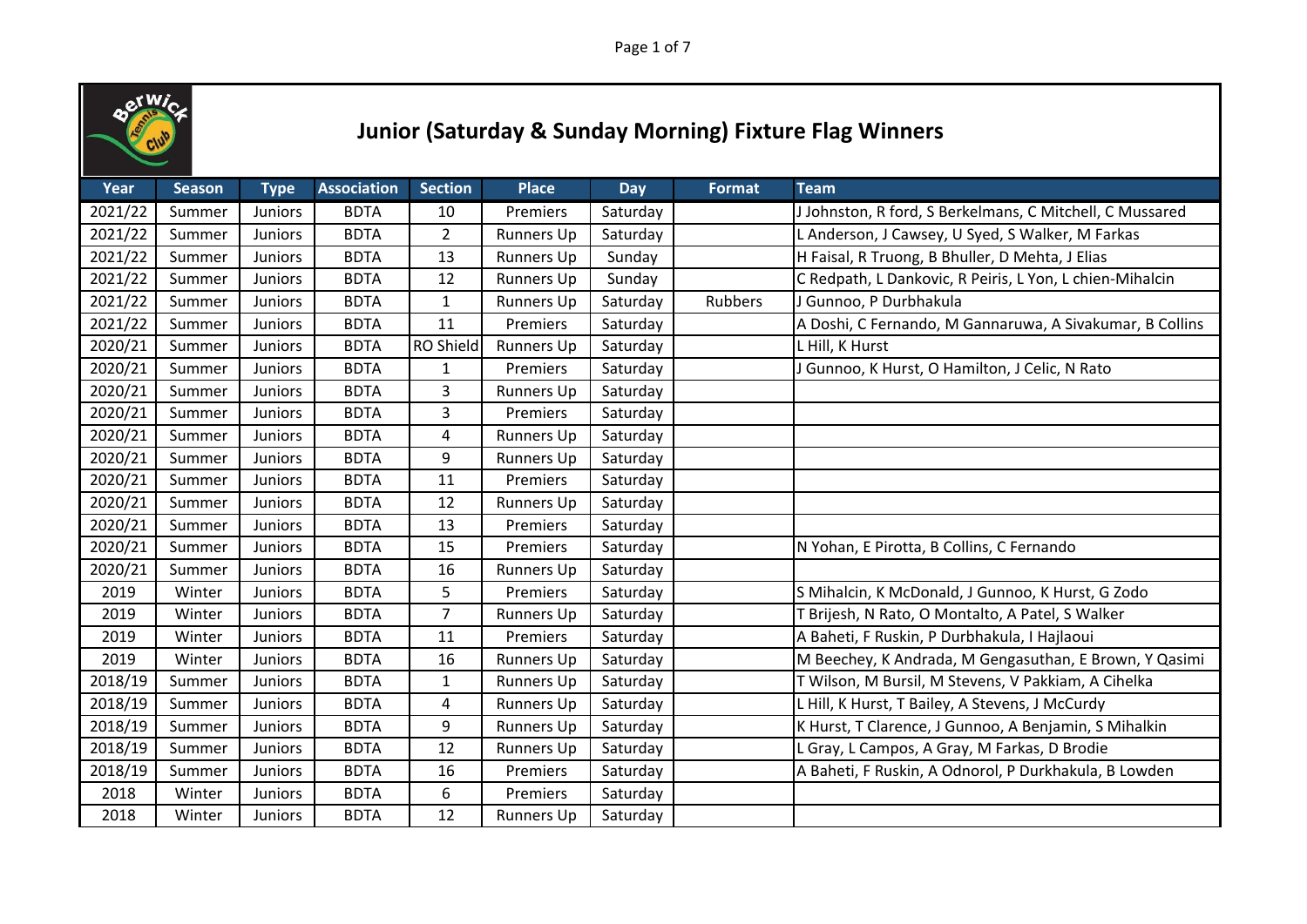

| Year    | <b>Season</b> | <b>Type</b>    | <b>Association</b> | <b>Section</b> | <b>Place</b>      | <b>Day</b> | <b>Format</b>   | <b>Team</b>                                        |
|---------|---------------|----------------|--------------------|----------------|-------------------|------------|-----------------|----------------------------------------------------|
| 2018    | Winter        | <b>Juniors</b> | <b>BDTA</b>        | 15             | <b>Runners Up</b> | Saturday   |                 |                                                    |
| 2017/18 | Summer        | <b>Juniors</b> | <b>BDTA</b>        | $\overline{2}$ | <b>Runners Up</b> | Saturday   |                 | K Hajlaoui, S Power, M Stevens, J Thomas, J Curmi  |
| 2017/18 | Summer        | <b>Juniors</b> | <b>BDTA</b>        | 3              | Premiers          | Saturday   |                 | T Moloney, J Jayawardne, E Cameron, C Lewis        |
| 2017    | Winter        | Juniors        | <b>BDTA</b>        | $\mathbf{1}$   | Premiers          | Saturday   |                 | T Wilson, C Khalil, R Jeffery, M Bursill           |
| 2017    | Winter        | Juniors        | <b>BDTA</b>        | 9              | <b>Runners Up</b> | Saturday   |                 | A Stevens, C Thomas, C Bigaignon, S Simpson        |
| 2017    | Winter        | Juniors        | <b>BDTA</b>        | 10             | Premiers          | Saturday   |                 | T Bailey, J McCurdy, E Durrant, N Goodwin, G Quinn |
| 2017    | Winter        | Juniors        | <b>BDTA</b>        | 11             | <b>Runners Up</b> | Saturday   |                 | B Devenish, K Hursdt, D Linden, N Johnston         |
|         |               |                |                    |                |                   |            |                 |                                                    |
| 2014/15 | Summer        | Juniors        | <b>BDTA</b>        | 16             | Runners Up        | Saturday   | Singles/Doubles |                                                    |
| 2014    | Winter        | Juniors        | <b>BDTA</b>        | 11             | Premiers          | Saturday   | Singles/Doubles |                                                    |
| 2014    | Winter        | <b>Juniors</b> | <b>BDTA</b>        | 8              | <b>Runners Up</b> | Saturday   |                 |                                                    |
| 2014    | Winter        | <b>Juniors</b> | <b>BDTA</b>        | $\mathbf{1}$   | <b>Runners Up</b> | Saturday   |                 |                                                    |
| 2013/14 | Summer        | Juniors        | <b>BDTA</b>        | 20             | Premiers          | Saturday   |                 |                                                    |
| 2013/14 | Summer        | <b>Juniors</b> | <b>BDTA</b>        | 17             | <b>Runners Up</b> | Saturday   |                 |                                                    |
| 2013/14 | Summer        | Juniors        | <b>BDTA</b>        | 10             | Premiers          | Saturday   |                 |                                                    |
| 2013/14 | Summer        | Juniors        | <b>BDTA</b>        | 4              | Premiers          | Saturday   |                 |                                                    |
| 2013    | Winter        | <b>Juniors</b> | <b>BDTA</b>        | 14             | Premiers          | Saturday   |                 |                                                    |
| 2013    | Winter        | <b>Juniors</b> | <b>BDTA</b>        | $\overline{7}$ | Runners Up        | Saturday   |                 |                                                    |
| 2013    | Winter        | Juniors        | <b>BDTA</b>        | 5              | <b>Runners Up</b> | Saturday   | Singles/Doubles |                                                    |
| 2013    | Winter        | Juniors        | <b>BDTA</b>        | $\overline{4}$ | <b>Runners Up</b> | Saturday   |                 |                                                    |
| 2012/13 | Summer        | Juniors        | <b>BDTA</b>        | 18             | Premiers          | Saturday   |                 |                                                    |
| 2012/13 | Summer        | <b>Juniors</b> | <b>BDTA</b>        | 12             | Premiers          | Saturday   |                 |                                                    |
| 2012/13 | Summer        | <b>Juniors</b> | <b>BDTA</b>        | 11             | Premiers          | Saturday   |                 |                                                    |
| 2012/13 | Summer        | Juniors        | <b>BDTA</b>        | 9              | <b>Runners Up</b> | Saturday   |                 |                                                    |
| 2012/13 | Summer        | Juniors        | <b>BDTA</b>        | $\overline{7}$ | <b>Runners Up</b> | Saturday   |                 |                                                    |
| 2012    | Winter        | Juniors        | <b>BDTA</b>        | 12             | Premiers          | Saturday   |                 |                                                    |
| 2012    | Winter        | Juniors        | <b>BDTA</b>        | 9              | Premiers          | Saturday   |                 |                                                    |
| 2012    | Winter        | <b>Juniors</b> | <b>BDTA</b>        | 8              | <b>Runners Up</b> | Saturday   |                 |                                                    |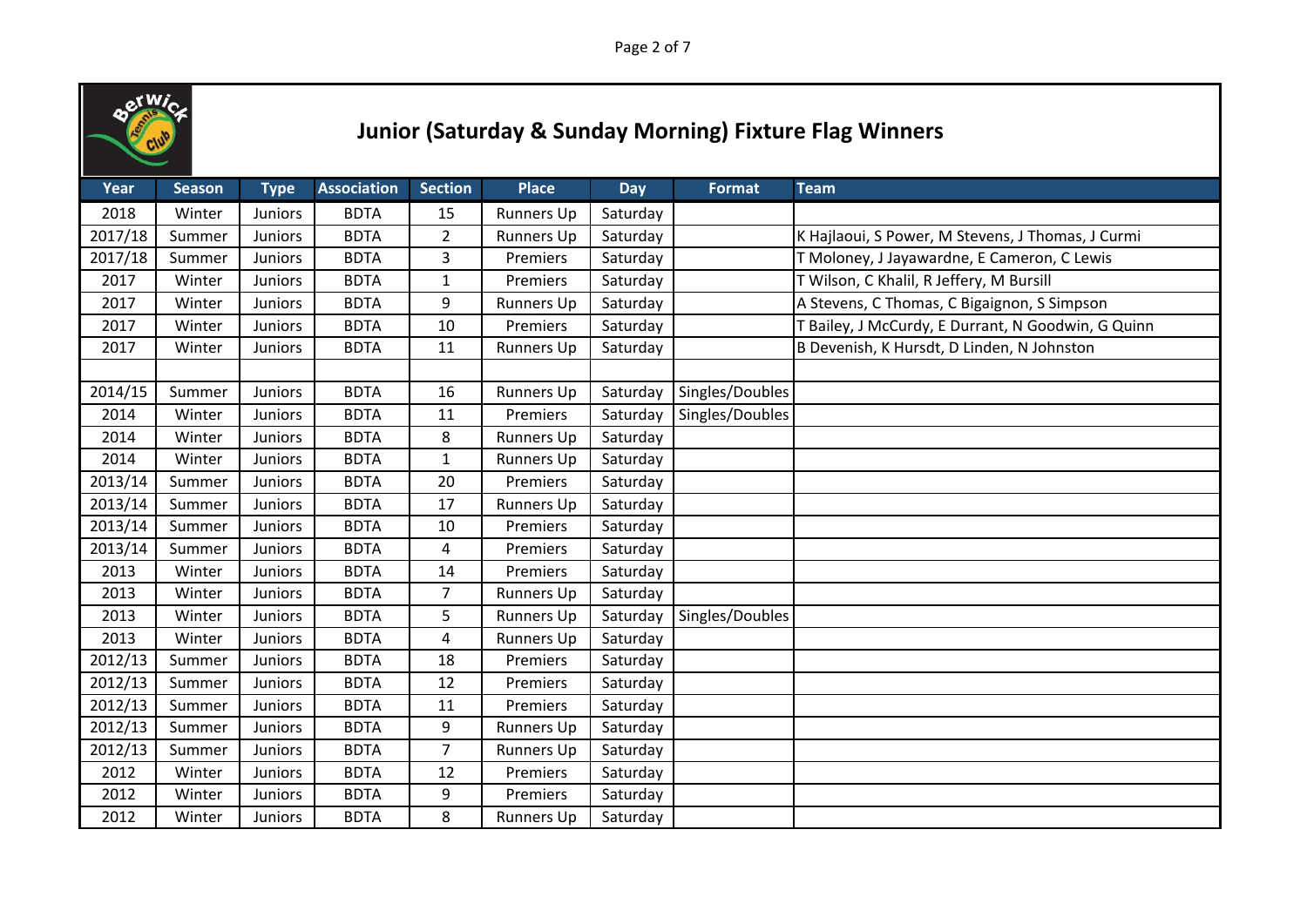

| Year    | <b>Season</b> | <b>Type</b>    | <b>Association</b> | <b>Section</b> | <b>Place</b>      | Day      | <b>Format</b>  | <b>Team</b> |
|---------|---------------|----------------|--------------------|----------------|-------------------|----------|----------------|-------------|
| 2012    | Winter        | Juniors        | <b>BDTA</b>        | 5              | Runners Up        | Saturday |                |             |
| 2012    | Winter        | Juniors        | <b>BDTA</b>        | 4              | <b>Runners Up</b> | Saturday |                |             |
| 2011/12 | Summer        | Juniors        | <b>BDTA</b>        | 20             | Premiers          | Saturday |                |             |
| 2011    | Winter        | Juniors        | <b>BDTA</b>        | 18             | Premiers          | Saturday |                |             |
| 2011    | Winter        | <b>Juniors</b> | <b>BDTA</b>        | 13             | Premiers          | Saturday |                |             |
| 2011    | Winter        | Juniors        | <b>BDTA</b>        | 10             | Premiers          | Saturday |                |             |
| 2010/11 | Summer        | Juniors        | <b>BDTA</b>        | 17             | Premiers          | Saturday |                |             |
| 2010    | Winter        | Juniors        | <b>BDTA</b>        | 22             | Premiers          | Saturday | <b>Doubles</b> |             |
| 2010    | Winter        | Juniors        | <b>BDTA</b>        | 20             | Premiers          | Saturday | Doubles        |             |
| 2008/09 | Summer        | Juniors        | <b>BDTA</b>        | 18             | Premiers          | Saturday |                |             |
| 2008    | Winter        | Juniors        | <b>BDTA</b>        | 20             | Premiers          | Saturday |                |             |
| 2008    | Winter        | <b>Juniors</b> | <b>BDTA</b>        | 8              | Premiers          | Saturday |                |             |
| 2007/08 | Summer        | Juniors        | <b>BDTA</b>        | 10             | Premiers          | Saturday |                |             |
| 2007/08 | Summer        | Juniors        | <b>BDTA</b>        | 9              | Premiers          | Saturday |                |             |
| 2007    | Winter        | Juniors        | <b>BDTA</b>        | 13 White       | Premiers          | Saturday |                |             |
| 2007    | Winter        | Juniors        | <b>BDTA</b>        | 12             | Premiers          | Saturday |                |             |
| 2007    | Winter        | Juniors        | <b>BDTA</b>        | 9              | Premiers          | Saturday |                |             |
| 2007    | Winter        | Juniors        | <b>BDTA</b>        | 6              | Premiers          | Saturday |                |             |
| 2007    | Winter        | <b>Juniors</b> | <b>BDTA</b>        | 3              | Premiers          | Saturday |                |             |
| 2005    | Winter        | Juniors        | <b>BDTA</b>        | 11             | Premiers          | Saturday |                |             |
| 2004/05 | Summer        | Juniors        | <b>BDTA</b>        | 13             | Premiers          | Saturday |                |             |
| 2004    | Winter        | <b>Juniors</b> | <b>BDTA</b>        | 17             | Premiers          | Saturday |                |             |
| 2003/04 | Summer        | <b>Juniors</b> | <b>BDTA</b>        | 18             | Premiers          | Saturday |                |             |
| 2002/03 | Summer        | Juniors        | <b>BDTA</b>        | $10\,$         | Premiers          | Saturday |                |             |
| 2001/02 | Summer        | Juniors        | <b>BDTA</b>        | 13             | <b>Runners Up</b> | Saturday |                |             |
| 2001/02 | Summer        | Juniors        | <b>BDTA</b>        | 3              | Runners Up        | Saturday |                |             |
| 2001/02 | Summer        | Juniors        | <b>BDTA</b>        | $\overline{2}$ | Premiers          | Saturday |                |             |
| 2001    | Winter        | <b>Juniors</b> | <b>BDTA</b>        | 9              | <b>Runners Up</b> | Saturday |                |             |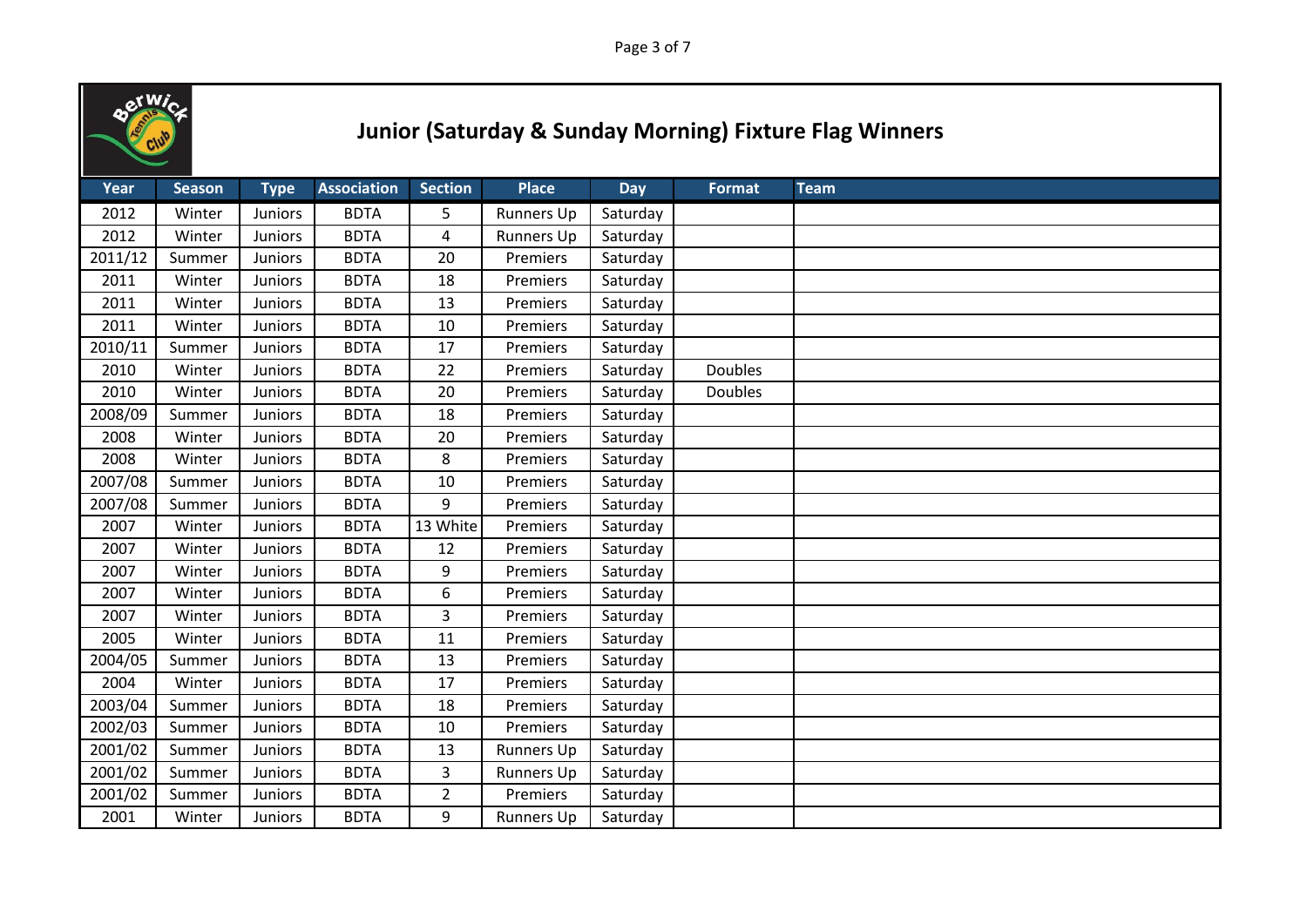

| Year    | <b>Season</b> | <b>Type</b>    | <b>Association</b> | <b>Section</b> | <b>Place</b>      | Day      | <b>Format</b> | <b>Team</b> |
|---------|---------------|----------------|--------------------|----------------|-------------------|----------|---------------|-------------|
| 2001    | Winter        | Juniors        | <b>BDTA</b>        | 4              | Runners Up        | Saturday |               |             |
| 2001    | Winter        | Juniors        | <b>BDTA</b>        | 3              | <b>Runners Up</b> | Saturday |               |             |
| 2000/01 | Summer        | Juniors        | <b>BDTA</b>        | 18             | <b>Runners Up</b> | Saturday |               |             |
| 2000/01 | Summer        | Juniors        | <b>BDTA</b>        | 14             | <b>Runners Up</b> | Saturday |               |             |
| 2000/01 | Summer        | <b>Juniors</b> | <b>BDTA</b>        | 12             | Runners Up        | Saturday |               |             |
| 2000    | Winter        | Juniors        | <b>BDTA</b>        | 12             | Runners Up        | Saturday |               |             |
| 1999/00 | Summer        | Juniors        | <b>BDTA</b>        | 14             | Premiers          | Saturday |               |             |
| 1999/00 | Summer        | Juniors        | <b>BDTA</b>        | 12             | <b>Runners Up</b> | Saturday |               |             |
| 1999    | Winter        | Juniors        | <b>BDTA</b>        | 17             | Runners Up        | Saturday |               |             |
| 1999    | Winter        | Juniors        | <b>BDTA</b>        | 14             | <b>Runners Up</b> | Saturday |               |             |
| 1998/99 | Summer        | Juniors        | <b>BDTA</b>        | 17             | <b>Runners Up</b> | Saturday |               |             |
| 1998    | Spring        | Juniors        | <b>DDTA</b>        | 3              | Runners Up        | Saturday |               |             |
| 1997/98 | Summer        | Juniors        | <b>BDTA</b>        | 13             | Premiers          | Saturday |               |             |
| 1997/98 | Summer        | Juniors        | <b>BDTA</b>        | $\mathbf{1}$   | Premiers          | Saturday |               |             |
| 1997    | Winter        | Juniors        | <b>BDTA</b>        | 14             | <b>Runners Up</b> | Saturday |               |             |
| 1997    | Winter        | Juniors        | <b>BDTA</b>        | 1              | Premiers          | Saturday |               |             |
| 1996/97 | Summer        | Juniors        | <b>BDTA</b>        | 4              | Runners Up        | Saturday |               |             |
| 1996/97 | Summer        | Juniors        | <b>BDTA</b>        | $\overline{2}$ | Premiers          | Saturday |               |             |
| 1996    | Winter        | <b>Juniors</b> | <b>BDTA</b>        | 5              | Premiers          | Saturday | Singles       |             |
| 1996    | Winter        | Juniors        | <b>BDTA</b>        | 3              | <b>Runners Up</b> | Saturday | Singles       |             |
| 1995/96 | Summer        | Juniors        | <b>BDTA</b>        | 14             | Premiers          | Saturday |               |             |
| 1995/96 | Summer        | <b>Juniors</b> | <b>BDTA</b>        | 12             | <b>Runners Up</b> | Saturday |               |             |
| 1995/96 | Summer        | <b>Juniors</b> | <b>BDTA</b>        | $\mathbf{1}$   | Premiers          | Saturday |               |             |
| 1995    | Winter        | Juniors        | <b>BDTA</b>        | 12             | Runners Up        | Saturday |               |             |
| 1995    | Winter        | Juniors        | <b>BDTA</b>        | $\mathbf{1}$   | <b>Runners Up</b> | Saturday |               |             |
| 1994/95 | Summer        | Juniors        | <b>BDTA</b>        | 6              | <b>Runners Up</b> | Saturday |               |             |
| 1994/95 | Summer        | Juniors        | <b>BDTA</b>        | 4              | Premiers          | Saturday |               |             |
| 1994/95 | Summer        | <b>Juniors</b> | <b>BDTA</b>        | $\overline{2}$ | <b>Runners Up</b> | Saturday |               |             |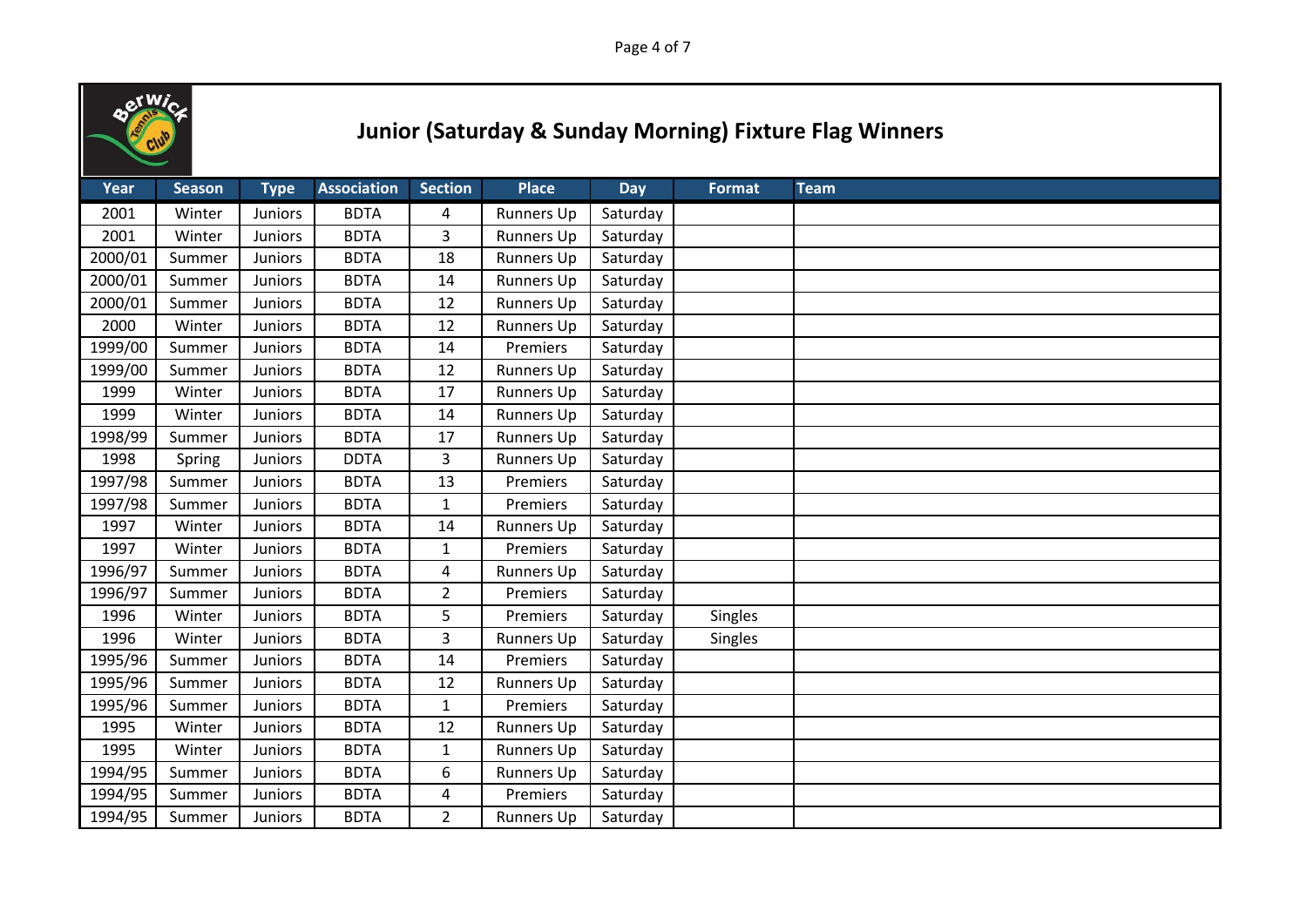

| Year    | <b>Season</b> | <b>Type</b>    | <b>Association</b> | <b>Section</b> | <b>Place</b>      | <b>Day</b> | <b>Format</b> | <b>Team</b> |
|---------|---------------|----------------|--------------------|----------------|-------------------|------------|---------------|-------------|
| 1993/94 | Summer        | Juniors        | <b>BDTA</b>        | 3              | Premiers          | Saturday   |               |             |
| 1993    | Winter        | Juniors        | <b>BDTA</b>        | 3              | Premiers          | Saturday   |               |             |
| 1993    | Winter        | Juniors        | <b>BDTA</b>        | $\overline{2}$ | <b>Runners Up</b> | Saturday   |               |             |
| 1992/93 | Summer        | Juniors        | <b>DDTA</b>        | 4              | Premiers          | Saturday   |               |             |
| 1992/93 | Summer        | Juniors        | <b>DDTA</b>        | $\mathbf{1}$   | <b>Runners Up</b> | Saturday   |               |             |
| 1992/93 | Summer        | Juniors        | <b>BDTA</b>        | 12             | Premiers          | Saturday   |               |             |
| 1992/93 | Summer        | Juniors        | <b>BDTA</b>        | 4              | <b>Runners Up</b> | Saturday   | Singles       |             |
| 1992    | Winter        | Juniors        | <b>DDTA</b>        | 3              | <b>Runners Up</b> | Saturday   |               |             |
| 1992    | Winter        | <b>Juniors</b> | <b>DDTA</b>        | $\overline{2}$ | <b>Runners Up</b> | Saturday   | Singles       |             |
| 1992    | Winter        | Juniors        | <b>BDTA</b>        | 4              | <b>Runners Up</b> | Saturday   |               |             |
| 1991/92 | Summer        | Juniors        | <b>DDTA</b>        | 5              | <b>Runners Up</b> | Saturday   | Doubles       |             |
| 1991/92 | Summer        | Juniors        | <b>BDTA</b>        | 8              | Premiers          | Saturday   | Singles       |             |
| 1991/92 | Summer        | Juniors        | <b>BDTA</b>        | 4              | <b>Runners Up</b> | Saturday   | Singles       |             |
| 1991    | Winter        | Juniors        | <b>DDTA</b>        | $\overline{2}$ | Premiers          | Saturday   | Singles       |             |
| 1991    | Winter        | Juniors        | <b>BDTA</b>        | 9              | Premiers          | Saturday   | Singles       |             |
| 1991    | Winter        | Juniors        | <b>BDTA</b>        | 6              | Premiers          | Saturday   | Singles       |             |
| 1991    | Winter        | Juniors        | <b>BDTA</b>        | 4              | Premiers          | Saturday   | Singles       |             |
| 1991    | Winter        | Juniors        | <b>BDTA</b>        | $\overline{2}$ | Runners Up        | Saturday   | Singles       |             |
| 1990/91 | Summer        | Juniors        | <b>BDTA</b>        | 11             | Premiers          | Saturday   | Doubles       |             |
| 1990/91 | Summer        | Juniors        | <b>BDTA</b>        | 10             | <b>Runners Up</b> | Saturday   | Doubles       |             |
| 1990/91 | Summer        | <b>Juniors</b> | <b>BDTA</b>        | 10             | Premiers          | Saturday   | Doubles       |             |
| 1990/91 | Summer        | Juniors        | <b>BDTA</b>        | 8              | Premiers          | Saturday   | Singles       |             |
| 1990/91 | Summer        | Juniors        | <b>BDTA</b>        | 4              | <b>Runners Up</b> | Saturday   | Singles       |             |
| 1990/91 | Summer        | Juniors        | <b>BDTA</b>        | 3              | <b>Runners Up</b> | Saturday   | Singles       |             |
| 1990    | Winter        | Juniors        | <b>DDTA</b>        | $\overline{3}$ | <b>Runners Up</b> | Saturday   | Doubles       |             |
| 1990    | Winter        | Juniors        | <b>BDTA</b>        | 10             | Runners Up        | Saturday   | Doubles       |             |
| 1990    | Winter        | Juniors        | <b>BDTA</b>        | $\overline{7}$ | <b>Runners Up</b> | Saturday   | Singles       |             |
| 1990    | Winter        | <b>Juniors</b> | <b>BDTA</b>        | 6              | Premiers          | Saturday   | Singles       |             |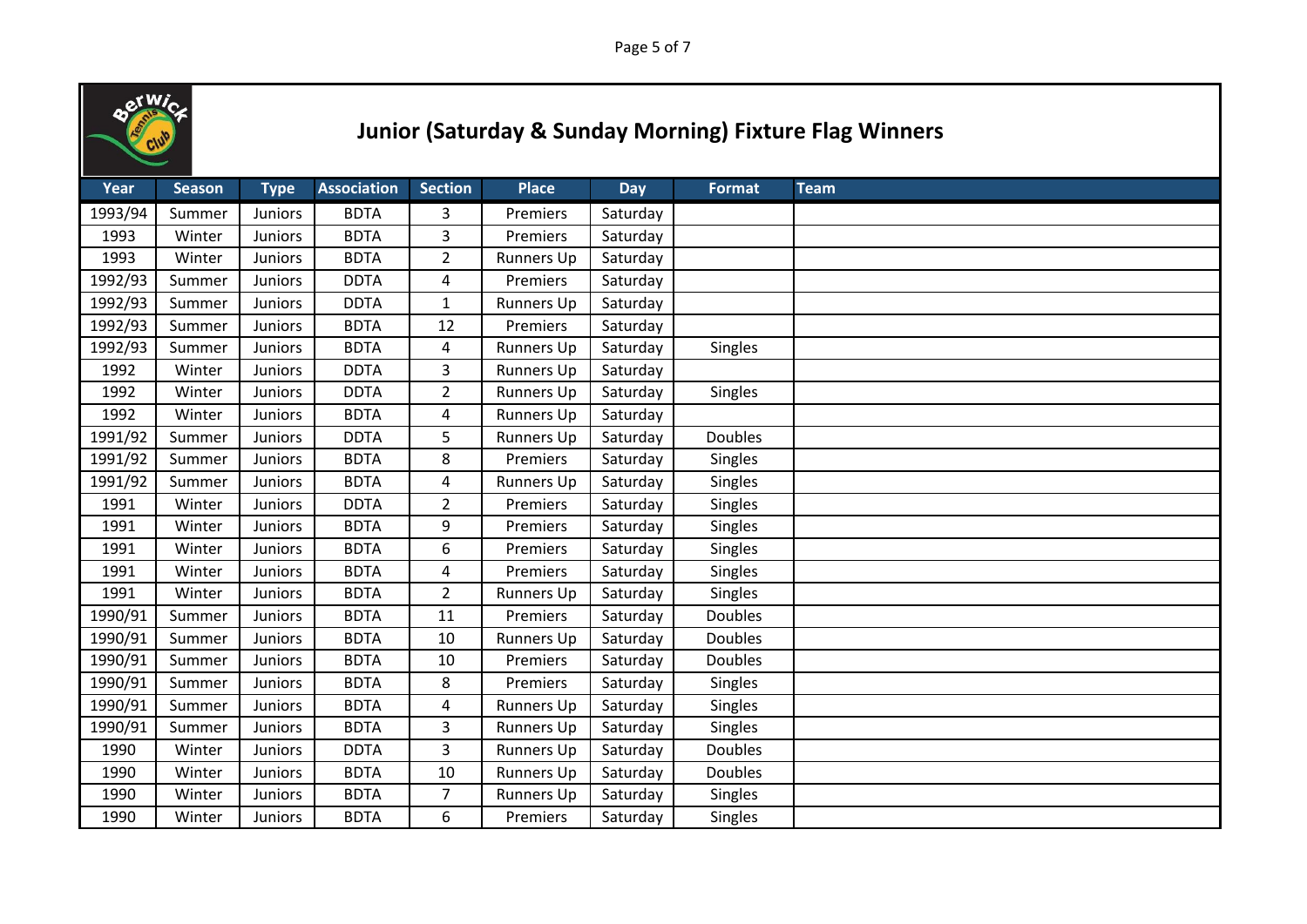

| Year    | <b>Season</b> | <b>Type</b>    | <b>Association</b> | <b>Section</b> | <b>Place</b>      | <b>Day</b> | <b>Format</b>  | <b>Team</b> |
|---------|---------------|----------------|--------------------|----------------|-------------------|------------|----------------|-------------|
| 1990    | Winter        | <b>Juniors</b> | <b>BDTA</b>        | $\overline{2}$ | Premiers          | Saturday   | Singles        |             |
| 1989/90 | Summer        | <b>Juniors</b> | <b>BDTA</b>        | 13             | Premiers          | Saturday   | <b>Doubles</b> |             |
| 1989/90 | Summer        | <b>Juniors</b> | <b>BDTA</b>        | 9              | Premiers          | Saturday   | <b>Doubles</b> |             |
| 1989/90 | Summer        | Juniors        | <b>BDTA</b>        | 8              | Premiers          | Saturday   | Doubles        |             |
| 1989/90 | Summer        | Juniors        | <b>BDTA</b>        | 3              | Premiers          | Saturday   | Singles        |             |
| 1989    | Winter        | Juniors        | <b>BDTA</b>        | 12             | Premiers          | Saturday   | Doubles        |             |
| 1989    | Winter        | Juniors        | <b>BDTA</b>        | 11             | <b>Runners Up</b> | Saturday   | <b>Doubles</b> |             |
| 1989    | Winter        | <b>Juniors</b> | <b>BDTA</b>        | 4              | <b>Runners Up</b> | Saturday   | Singles        |             |
| 1988/89 | Summer        | Juniors        | <b>BDTA</b>        | 10             | <b>Runners Up</b> | Saturday   | Doubles        |             |
| 1988/89 | Summer        | Juniors        | <b>BDTA</b>        | 5              | Premiers          | Saturday   | Singles        |             |
| 1987/88 | Summer        | Juniors        | <b>BDTA</b>        | $\overline{2}$ | <b>Runners Up</b> | Saturday   |                |             |
| 1987    | Winter        | <b>Juniors</b> | <b>DDTA</b>        | 8              | <b>Runners Up</b> | Saturday   |                |             |
| 1987    | Winter        | Juniors        | <b>DDTA</b>        | $\overline{2}$ | Premiers          | Saturday   |                |             |
| 1987    | Winter        | Juniors        | <b>BDTA</b>        | 3              | <b>Runners Up</b> | Saturday   |                |             |
| 1987    | Winter        | <b>Juniors</b> | <b>BDTA</b>        | 1              | <b>Runners Up</b> | Saturday   |                |             |
| 1986/87 | Summer        | Juniors        | <b>BDTA</b>        | $\overline{7}$ | Premiers          | Saturday   |                |             |
| 1986    | Winter        | Juniors        | <b>BDTA</b>        | 6              | <b>Runners Up</b> | Saturday   |                |             |
| 1986    | Winter        | Juniors        | <b>BDTA</b>        | 3              | <b>Runners Up</b> | Saturday   |                |             |
| 1984/85 | Summer        | <b>Juniors</b> | <b>DDTA</b>        | 6              | Runners Up        | Saturday   |                |             |
| 1984    | Winter        | Juniors        | <b>DDTA</b>        | 10             | <b>Runners Up</b> | Saturday   |                |             |
| 1984    | Winter        | <b>Juniors</b> | <b>DDTA</b>        | 6              | <b>Runners Up</b> | Saturday   | Doubles        |             |
| 1983/84 | Summer        | Juniors        | <b>DDTA</b>        | $\overline{2}$ | <b>Runners Up</b> | Saturday   |                |             |
| 1982    | Winter        | <b>Juniors</b> | <b>DDTA</b>        | 15             | <b>Runners Up</b> | Saturday   |                |             |
| 1982    | Winter        | Juniors        | <b>DDTA</b>        | 8              | Premiers          | Saturday   |                |             |
| 1981/82 | Summer        | Juniors        | <b>DDTA</b>        | 11             | Premiers          | Saturday   |                |             |
| 1981    | Winter        | Juniors        | <b>DDTA</b>        | 14             | Premiers          | Saturday   |                |             |
| 1980/81 | Summer        | Juniors        | <b>DDTA</b>        | 15             | Runners Up        | Saturday   |                |             |
| 1980/81 | Summer        | <b>Juniors</b> | <b>DDTA</b>        | 14             | <b>Runners Up</b> | Saturday   |                |             |